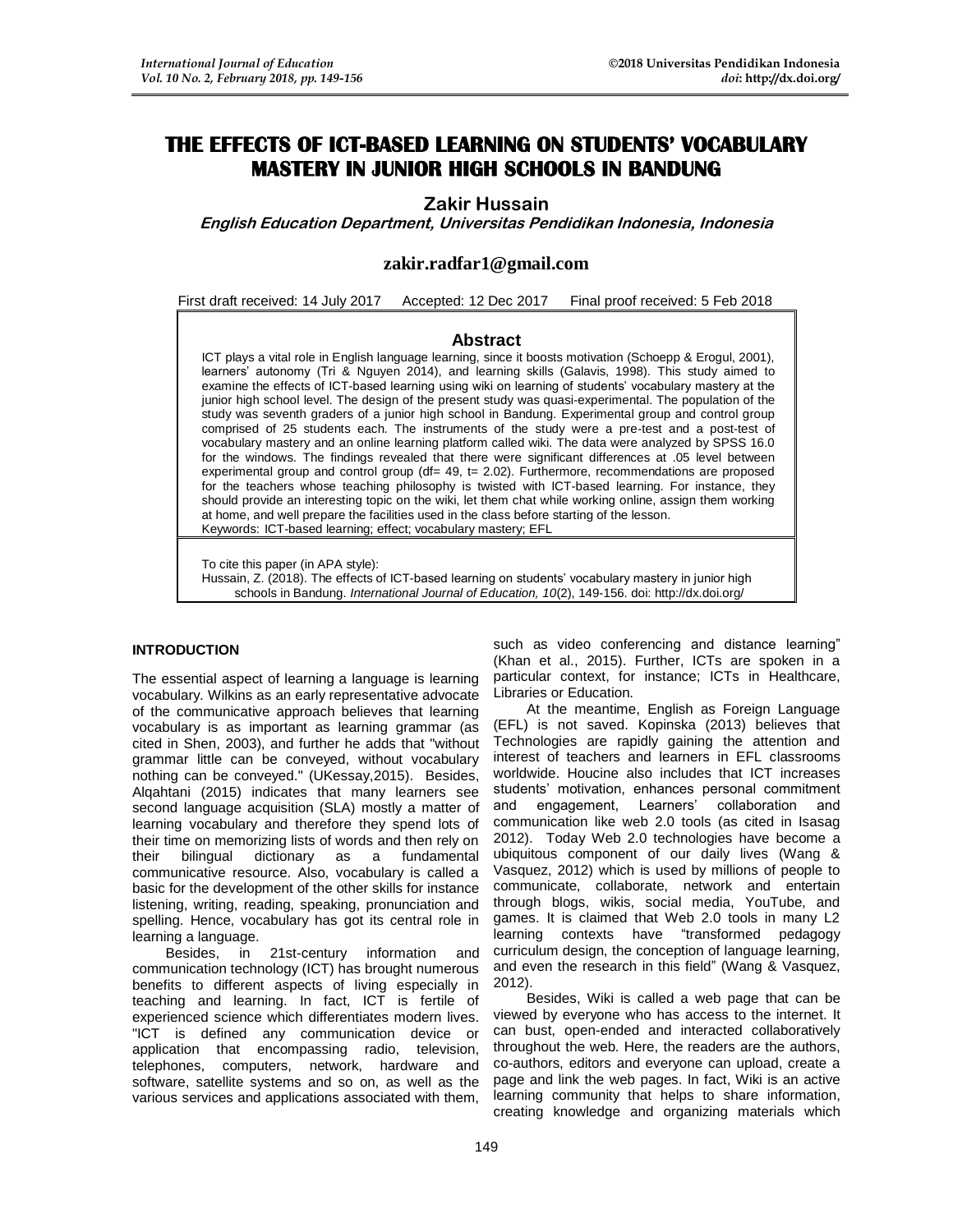combine a person personality, interactivity, and collaboration. Hence, wikis are used mostly in classrooms more than others and are significant and efficient.

On the other hand, Indonesia is one of the 20th counties with the highest number of ICT users (Lim and Nugroho, 2011). Thus, massive using of ICT is not shifted well in the school curriculum of Indonesia. Based on Ministry of education and culture (2013) ICT usage in Indonesian schools has repeatedly been reported low (Arzal in Monash arts, n.d.). Though, it is believed that ICT can help Indonesian government to achieve their goal which is called "three pillars of educations development" (fortunasari, 2016) that ICT must be implemented in teaching subjects to gain the learning goals (decree no. 65, 2013).

Regarding the stated above, applying ICT in Indonesian schools is a must. Therefore, this research will be conducted in junior high school to reveal ICTbased learning implementation and instruction effects on students' vocabulary mastery in EFL class. Moreover, this research will disclose using more meaningful ICT integration especially "Wiki" for improving students' skill and performance in EFL class that will help English teachers to figure out their future teaching philosophy based on ICT implementation in EFL classes in Indonesia.

The focus question of this research is "How is the effect of ICT-based learning on students' vocabulary mastery in junior high school?" To clarify the focus issue, these following questions are to be answered:

1. Does Wiki effect on students improving vocabulary mastery in EFL class?

2. Is there any significant difference in students' achievements' with ICT` based learning in EFL class in junior high school?

# **LITERATURE REVIEW**

#### **ICT in Education and EFL Classes**

ICT is defined as a "scientific, technological and engineering-based management techniques which are used in information storage and communication mechanism with optimal time and space utilization in comparison to other traditional methods adopted for the same" (Raval, 2014), in other words, Azad (2010) stated that the word "ICT" is any communication device or application such as the computer, mobile phones, radio, television, satellite system, etc." which are used for accessing, gathering, manipulating and presenting or communicating information (Toomey (2001).

 Mikre (2011) stated that ICTs had revolutionized the way people work today and are now transforming education systems. Volman (2005) includes that the gradual progress in using computers changes from learning about computers to learning computers, and finally to learning with computers. Further, Liu (2009) adds that Technology is playing a greater role during class and home study, as computer-assisted instruction and interactive media technologies, supplement the traditional use of the chalk and the blackboard. Also,

Policy makers widely accept that access to information and communication technology (ICT) in education can help individuals to compete in a global economy by creating a skilled workforce and facilitating social mobility (open access 02, 2014).

 Moreover, Schools throughout the western world have invested a lot in their infrastructure over the past 20 years (Pelgrum & Anderson as cited in Volman, M. 2005). By introducing Computers in schools, now computers are as a part of ICT accepted as an efficient means of acquiring knowledge (Volman, 2005). This was proved by several studies that students who are using ICT gain higher score than students who do not. For instance, Kulik's (1994) findings showed that Students who used computer tutorials in mathematics, natural science, and social science score significantly higher on tests in these subjects and Students who used simulation software in science also scored higher. Similarly, the results also indicated that primary school students who used the tutorial software in reading scored significantly higher on reading scores, including these young students who used computers to write their own stories scored considerably higher on measures of reading skill. Meanwhile, students who used word processors or otherwise used the computer for writing scored higher on the steps of writing ability.

 Besides, there is a common belief that the use of ICTs in education contributes to a more constructivist learning and an increase in activity and greater responsibility of students (Mikre, 2011) so it means that the role of the teacher in supporting, advising, and coaching of students becoming less rather than transmitting knowledge, so this why Technological advancement and innovations in educational transactions make a visible impact on academic development as well as administration and Traditional methods of imparting higher education have become less motivating to the large number of students (Raval, 2014). Hence, ICT no longer serves to be a simple additional means, but ICT is an indispensable part of the modern and contemporary learning environment (Kalnina & Kangro, as cited in Isisag, 2012).

 English Language as the lingua franca is required for communication, science, information technology, business, aviation, entertainment, radio, television and even diplomacy (Abilashai, Ilankumaran, 2014). Meanwhile, Technologies are rapidly gaining the attention and interest of teachers and learners in English as Foreign Language (EFL) classrooms in the world (kopinska, 2013) which the modern technologies are needed for a well-mixed method of delivery to innovate appropriate teaching techniques to elevate the process of learning English language (Ibrahim, 2010). Therefore, shortly in EFL classes the teaching and learning cannot be done with the textbook alone (Mishra and Koehler as cited in Raman & Mohamed 2012). Likely, EFL teachers used ICT tools for preparing teaching materials such as pronunciation (Lee, 2002), vocabulary (Tsou, Wang, & Li, 2002), listening and speaking (Hochart, 1998), grammar (Al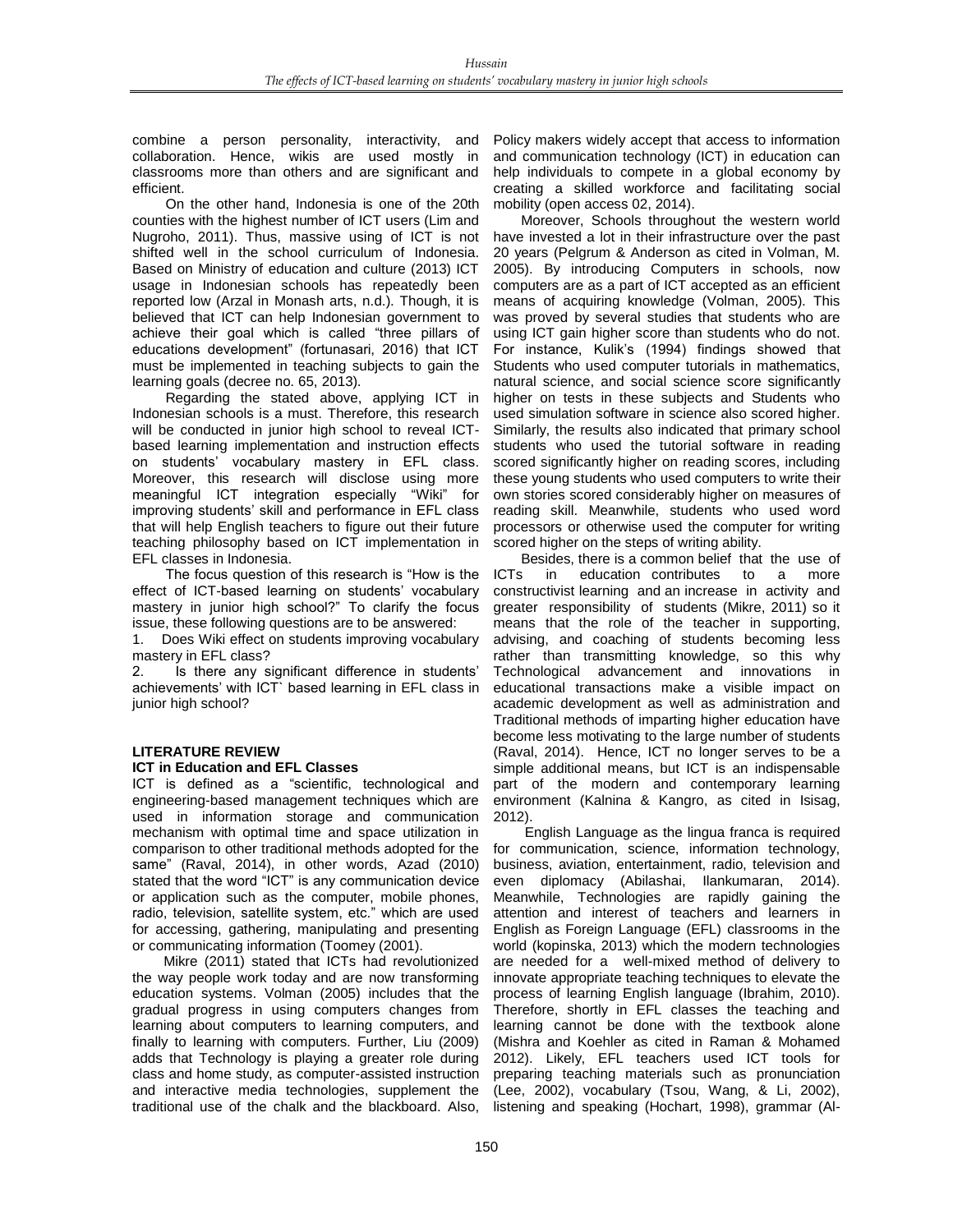Jarf, 2005) and communication skills (Lee, 2002). Therefore, language teacher always has been the pioneer in using technology teaching tools in their classes (Amiri, as cited in Rahimi & Yadollahi, 2011).

Besides, ICT new instrument has altered the way we learn and teach and additionally provides a diversity of teaching and learning opportunities for applicants to learn language (Yunus, M.M as cited in Yunus, M.M. *et al*. 2009) because technology can afford chances for meaningful teaching and learning environments which can affect students' motivation, critical thinking, and independence (Rahimi & Yadollahi, 2011) and gives more opportunities for interaction with their peer learners (Padurean & Margan, 2009) For instance, they can exchange information in real time, they can participate in blog discussions, work in teams on different projects, exchange emails and search for information, etc.

 Unlike the facts mentioned above, ICT as a teaching aid is more complicated which demands more accurate skills from the teachers (Salehi & Salehi, 2012) and undoubtedly the development of ICT such as electronic mail, internet and multimedia in using collaborative platforms influences the process of using them in everyday classroom that unfortunately most teachers only use a limited range of types of technology which still stays at their personal level (Park, *et al*. as cited in Xuan, T.T, 2013).

#### **Vocabulary and ICT**

Vocabulary is the important part of learning a language and as a meaning of a new word is emphasized in books and classrooms. Alqahtani (2015) claimed that Vocabulary means words that we use to communicate effectively in speaking (expressive vocabulary) and in listening (receptive vocabulary). Others such as Hornby (1995) defined vocabulary as the total number of words in a language and Sedita (2005) included that vocabulary is one of the five core components of reading instruction which includes phonemic awareness, phonics and word study, fluency vocabulary, and comprehension.

Koptyug (n.d.) stated that uses of ICT in language teaching vocabulary are in several ways e.g.:

a. The regular class: the teacher should hold a regular class with the availability of computer and internet. The teacher can download English material and deliver to the students.

b. Using the net as a research resource: students should be given the opportunity to the search engine. While working, they can have the note, and next day it provides good feedback. In this case, it is too much motivational to students using the web and will enjoy the reporting of what they have learned.

c. Web site projects: there is a website project, and students are writing their essays and the teacher checks in the class, and then students will use the computer and the internet to email their works to the project site.

d. Real communication: students always like to email their job which is called "keypal." They can do this with

their friends in abroad and communicate about their culture to use modern word combination and exchange cultural information

Also, Dalton and Grisham (2011) proposed ten strategies how to teach and learn vocabulary through using technology:

a. Learn from visual displays of word and relationships with text.

b. Take a digital vocabulary field trip

c. Connect fun and learning with online vocabulary games

d. Have students use media to express vocabulary knowledge

e. Take advantage of online word reference tools that are also teaching tools

f. Support reading and word learning with just-in-time vocabulary reference support

g. Use language translators to provide just-in-time help for ELLs.

h. Increase reading volume by reading digital text

i. Increase reading volume by listening to digital text with a text-to-speech tool and audio books. Combine vocabulary learning and social service.

Meanwhile, Padurean and Margan (2009) explained the role of the computer in class explicitly. The role of the computer is assumed as the role of stimuli in language learning, and they called computer as a tool stage that helps in understanding and using language through spelling and grammar checker and editing of the program and finally it is introduced CALL which includes all steps. Relatively, Wiki is a webbased collaboration that can be modified by any of the web browsers which can be viewed, edited and created quickly. It is believed that Wiki or Wikipedia is considered a tool to expedite social constructivist learning process (Khany & Khosravian, 2014). Further, Forte and Bruckman (2006) claimed that it challenges the traditional pedagogical hypothesis regarding the teaching of some or sub-skills in a language (as cited in Khany & Khosravian, 2014).

According to Graves (2006), Wikis have much potential in the teaching of vocabulary. Therefore, students can follow the different methods in learning vocabulary in the wiki:

- a. Students should supply the information included the context and the meaning.
- b. Students should be engaged and should have given enough time to learn the word.
- c. Students should have many disclosures by practicing and reviewing the word
- d. Students should have a conversation about the meaning of the word.

Further, within e-learning system design such as a wiki regarding the pedagogical selected model, teachers will be able to use the learning resources in a form that is suitable to the learning objectives and especially to the learning style of the student (Granic et al. 2009).

#### **METHODOLOGY Method and design**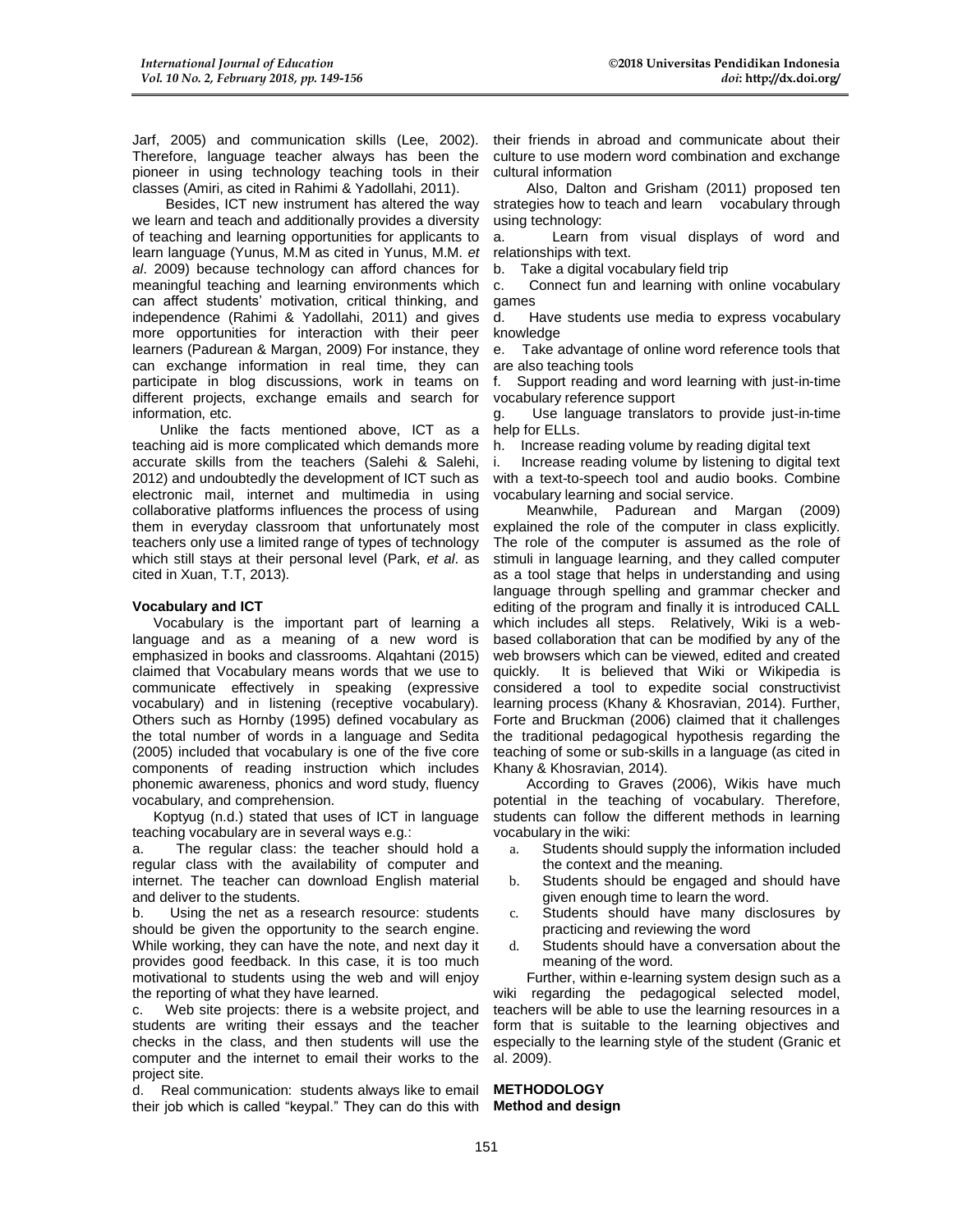The design of this research is a quasi-experiment to investigate whether ICT-based learning affects the students' vocabulary mastery or not. Freankel et al. (2012) stated that two groups are involved in quasiexperiment: an experimental group where the treatment was conducted and a control group which is observed. Also, Hatch & Farhady (1982) said that a pre-test and a post-test are carried out in both groups. The experiment took overall seven meetings (each session 80 minutes). The population of the research is the 7th graders of the public school in Bandung. It is believed that this level of students learns new and basic vocabularies. Hence, we can find out the effect of ICT better rather than higher classes. Furthermore, two classes are chosen as a sample that represents the population. These two classes are purposive sampling and have the same proficiency level of the English; they had been selected based on the teacher recommendations due to their timing schedule that includes 25 students each class. Besides, one class at the same level is chosen to see Table 1 test of normality

the validity and reliability of the questions. Pre-test and post-test were the instruments used in this study. While treatment was employed in the experiment class, Control class was observed by the researcher to see whether the class runs on an ordinary and regular course curriculum or not.

#### **RESULTS**

# **Data analysis on Pre-test and post-test**

After collecting the output data such as pre-test and post-test, the next step is to analyze the data using SPSS 16.0 for windows. Independent t-test was used to analyze the output data to see whether there is a significant difference between the mean of the participants before and after the treatment or not. However, to see the differences between the two mean score of both classes, the t-test is used as it is normally distributed (Hatch & Farhady, 1982). By this test, we are able to say that both classes have similar ability in vocabulary mastery.

#### **Tests of Normality**

|                |                      | Kolmogorov-Smirnov <sup>a</sup> |    |      | Shapiro-Wilk |    |      |
|----------------|----------------------|---------------------------------|----|------|--------------|----|------|
|                | <b>GROUP</b>         | Statistic                       | df | Sig. | Statistic    | df | Sig. |
| <b>PRETEST</b> | <b>CONTROL CLASS</b> | .157                            | 25 | .114 | .943         | 25 | .175 |
|                | EXPERIMENTAL CLASS   | .113                            | 25 | .200 | .954         | 25 | .308 |

a. Lilliefors Significance Correction

\*This is a lower bound of the true significance.

The table above shows that the pre-test of the control class and experimental class are normally distributed because the Asymp Sig. of the data in Kolmogorov-Smirnov column is greater than 0.05. In details, the probability of the control class (Asymp. Sig) is 0.114, and the experimental class (Asymp.Sig) is 0.200. It means the pre-test of both classes is distributed normally. Besides, Levenes' test is used to analyze the homogeneity of the variance by using the SPSS 16.0 for windows.

In checking the homogeneity of the variance, there is need of comparing the Asymp.sig with the significance level at 0.05. In this case, the probability should be >0.05; therefore, the variance of the control and experiment are expected to be homogeneous.

| Table 2 Test of Homogeneity      |      |     |                 |      |  |  |  |  |  |  |
|----------------------------------|------|-----|-----------------|------|--|--|--|--|--|--|
|                                  |      |     |                 |      |  |  |  |  |  |  |
| Test of Homogeneity of Variances |      |     |                 |      |  |  |  |  |  |  |
| <b>PRETEST</b>                   |      |     |                 |      |  |  |  |  |  |  |
| Levene Statistic                 |      | df1 | df <sub>2</sub> | Sig. |  |  |  |  |  |  |
|                                  | .508 |     | 48              | .479 |  |  |  |  |  |  |

Based on the findings above, the probability of score in pretest is higher than 0.05 (0.479>0.05). It clarifies that the variances of both classes are homogeneous.

#### **Independent** *t***-test**

In order to disclose the significant differences between the mean of control and experimental class in the pretest, it is analyzed by independent t-test formula in SPSS 16.0. Furthermore, to reject the null hypothesis that there is no significant difference between the two classes, there is need of comparing between  $t_{\text{obt}}$  and  $t_{\text{crit}}$ at the level of 0.05 and df=48 (2.021). Moreover, if the null hypothesis is rejected, it means that there is the difference between the mean of the two classes  $(t_{\text{obt}} > t_{\text{crit}})$ . In opposite, if the hypothesis is accepted then there is not any difference of means between the two classes (t<sub>obt</sub><t<sub>crit</sub>).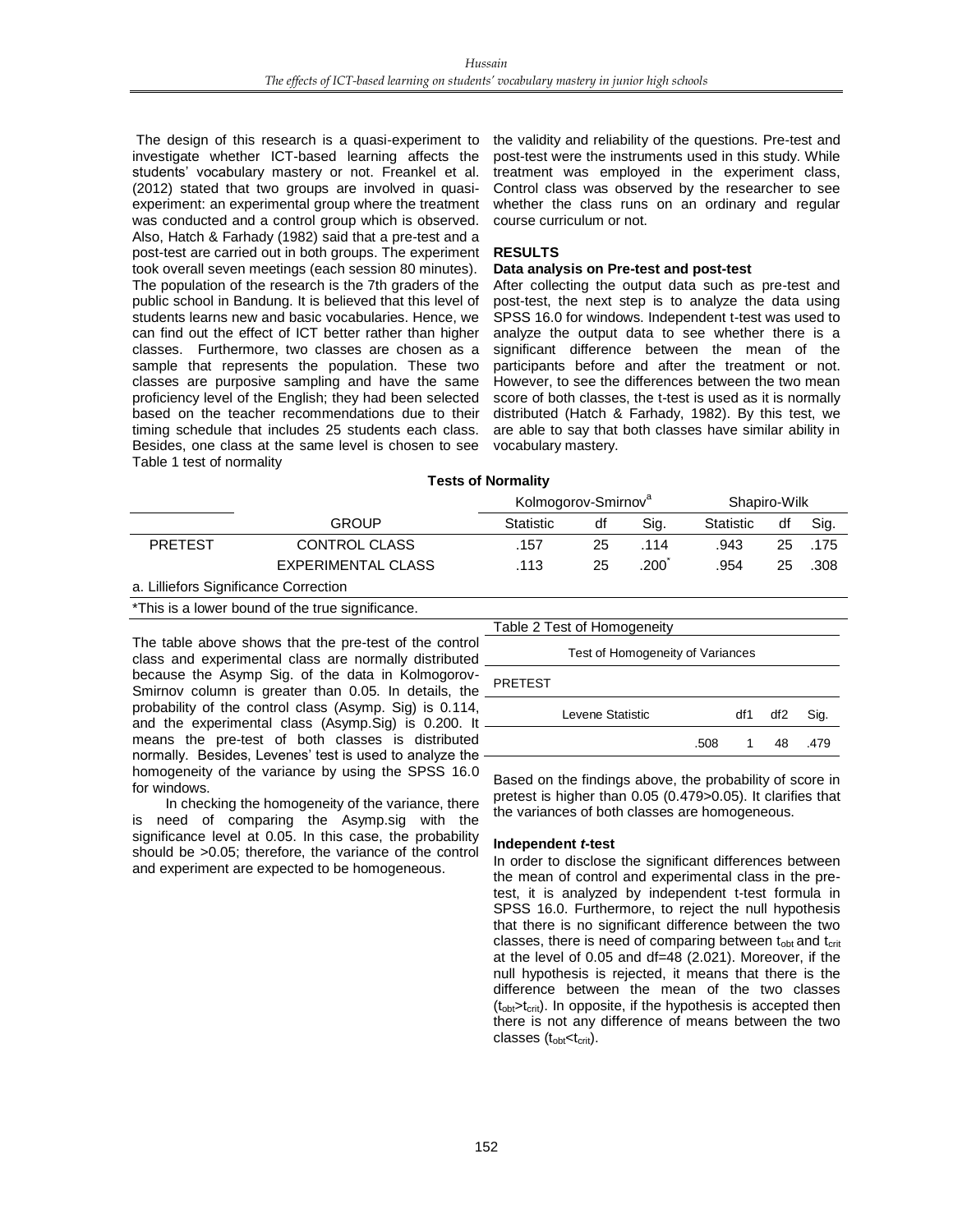Table 3 shows the t-test result.

| <b>Group Statistics</b> |    |       |                |                 |  |  |  |  |  |  |
|-------------------------|----|-------|----------------|-----------------|--|--|--|--|--|--|
| GROUP                   | N  | Mean  | Std. Deviation | Std. Error Mean |  |  |  |  |  |  |
| CONTROL CLASS           | 25 | 49.94 | 12.069         | 2.414           |  |  |  |  |  |  |
| EXPERIMENTAL CLASS      | 25 | 52.80 | 11.100         | 2.220           |  |  |  |  |  |  |
|                         |    |       |                |                 |  |  |  |  |  |  |

Independent t-test results

|                                    |          |      |        | Sig. (2- | Mean              | Std. Error | 95% Confidence<br>Interval of the<br><b>Difference</b> |       |
|------------------------------------|----------|------|--------|----------|-------------------|------------|--------------------------------------------------------|-------|
|                                    | F Sig.   |      | df     | tailed)  | <b>Difference</b> | Difference | Lower                                                  | Upper |
| PRETEST Equal variances<br>assumed | .508.479 |      | 48     | .388     | $-2.857$          | 3.279      | $-9.451$                                               | 3.737 |
| Equal variances<br>not assumed     |          | .871 | 47.668 | .388     | $-2.857$          | 3.279      | $-9.452$                                               | 3.738 |

According to t-test table 3, there are differences in mean of the control class (49.94) and experimental class (52.8). While  $t_{\text{obt}}$  is 0.871which means  $t_{\text{obt}}$  is smaller than  $t_{crit}$  (0.871<2.021). Hence, the null hypothesis is accepted (H0). It clarifies that there is no significant difference of means between control and experimental group in the pre-test.

# **The result of Post-test**

Table 4 Test of the normality

The analyzing procedure of the post-test was similar to the pre-test. Besides; the post-test measures the students' improvement in vocabulary mastery after conducting the treatment and expose the differences

whether there is any difference in scores between two classes or not.

# **The normality distribution of test**

The measurement of the normal distribution of post-test is performed by the Kolmogorov-Smirnov in SPSS 16.0 to see whether the scores are distributed normally or not. Moreover, when the data is normally distributed, it can be compared using the statistics parametric for instance simple t-test, and if it is not distributed normally, then it can be analyzed further with nonparametric statistics such as Wilcoxon test. The result of the normality of the post-test is presented in the table 4.

|                 |                           | Kolmogorov-Smirnov <sup>a</sup> |    |                   | Shapiro-Wilk |    |      |
|-----------------|---------------------------|---------------------------------|----|-------------------|--------------|----|------|
|                 | <b>GROUP</b>              | Statistic                       | df | Sig.              | Statistic    | df | Sig. |
| <b>POSTTEST</b> | CONTROL CLASS             | .129                            | 25 | .200              | .966 25      |    | .544 |
|                 | <b>EXPERIMENTAL CLASS</b> | .137                            | 25 | .200 <sup>°</sup> | .960 25      |    | .409 |
|                 |                           |                                 |    |                   |              |    |      |

a. Lilliefors Significance Correction

\*. This is a lower bound of the true significance.

Table 4 reveals that post-test of the control class and experimental class are distributed normally because the Asymp Sig. of the data in Kolmogorov-Smirnov column is greater than 0.05 (0.544>0.05 and 0.409>0.05) It means that the post-test is distributed normally. Including this, In order to measure the homogeneity of the variance, there is need of comparing the Asymp.sig with the significance level at 0.05.

Table 5. Test of homogeneity

Test of Homogeneity of Variances

# POSTTEST

| Levene Statistic |      | df1 | df2 | Sia. |
|------------------|------|-----|-----|------|
|                  | .013 |     | 48  | .910 |

According to the findings in table 5, the probability of score in post-test is higher than 0.05 (0.910>0.05). It means that the variances of both classes are homogeneous.

# **Independent** *t***-test of post-test**

To find out the significant differences between the mean of control and experimental class in post-test, the data is analyzed by independent t-test formula. Besides, to reject the null hypothesis (H0) that there is no significant difference between the two classes, the next step is to compare between  $t_{\text{obt}}$  and  $t_{\text{crit}}$  at the level of 0.05 and df=48 (2.021). Also, if the null hypothesis is rejected it means there is the difference between the mean of the two classes  $(t_{\text{obj}} > t_{\text{crit}})$  but if the hypothesis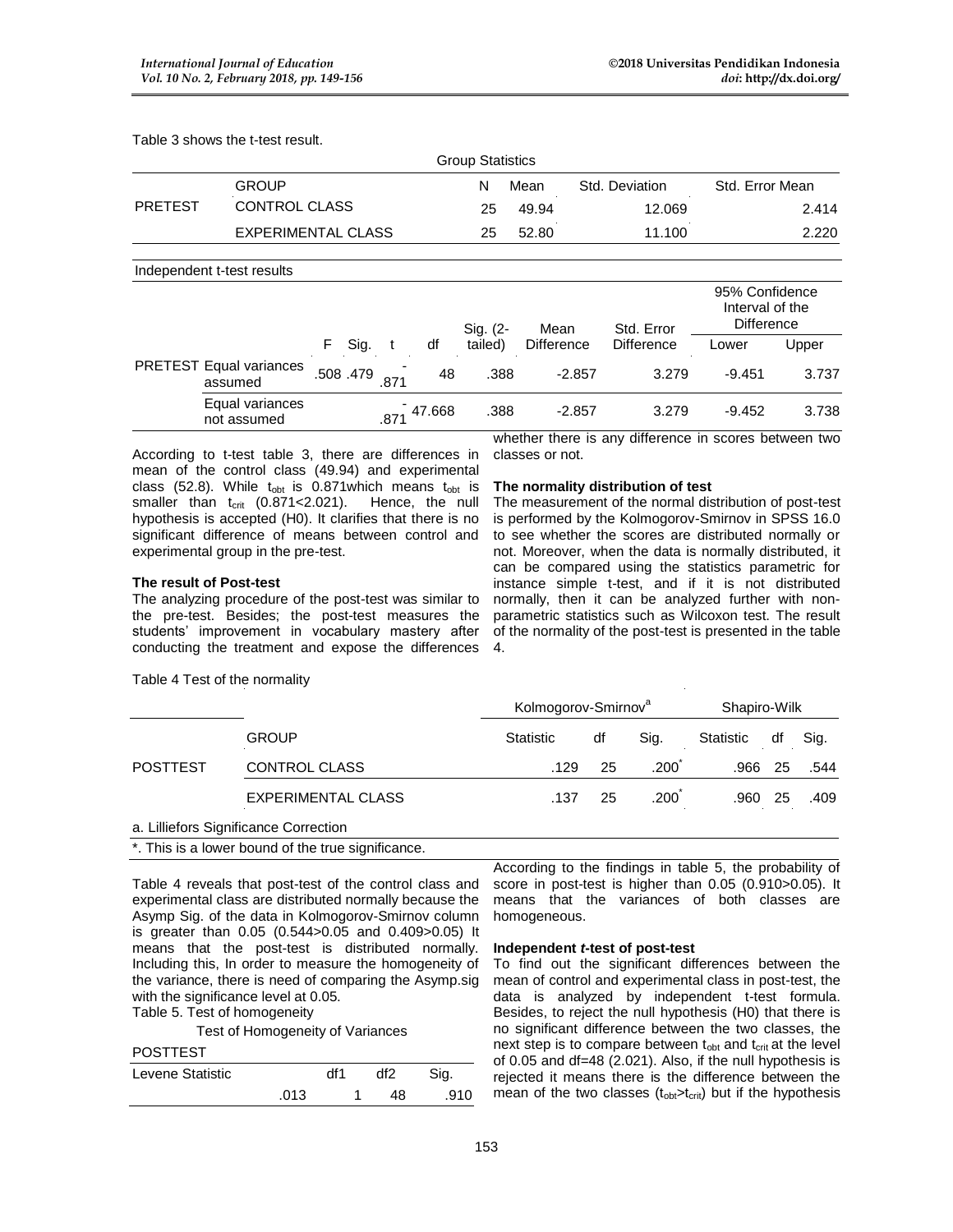is accepted, then there is no difference of means between the control and experimental group  $(t_{\text{obt}} < t_{\text{crit}})$ .

Table 6 shows the t-test result.

|                 | <b>Group Statistics</b> |    |       |                |                 |
|-----------------|-------------------------|----|-------|----------------|-----------------|
|                 | <b>GROUP</b>            | N  | Mean  | Std. Deviation | Std. Error Mean |
| <b>POSTTEST</b> | <b>CONTROL CLASS</b>    | 25 | 58.06 | 11.118         | 2.224           |
|                 | EXPERIMENTAL CLASS      | 25 | 65.03 | 11.317         | 2.263           |
|                 |                         |    |       |                |                 |

| Independent Samples Test |  |  |
|--------------------------|--|--|
|                          |  |  |

|                                     |    |      |                            | Sig. (2-<br>Std. Error<br>Mean |         | 95% Confidence<br>Interval of the<br><b>Difference</b> |                   |           |        |
|-------------------------------------|----|------|----------------------------|--------------------------------|---------|--------------------------------------------------------|-------------------|-----------|--------|
|                                     | F. | Sig. |                            | df                             | tailed) | <b>Difference</b>                                      | <b>Difference</b> | Lower     | Upper  |
| POSTTEST Equal variances<br>assumed |    |      | .013 .910 <sub>2.197</sub> | 48                             | .033    | $-6.971$                                               | 3.173             | $-13.351$ | $-592$ |
| Equal variances<br>not assumed      |    |      |                            | 2.197 47.985                   | .033    | $-6.971$                                               | 3.173             | $-13.351$ | $-592$ |

As shown in Table 6, the mean score of the control Table 8. Paired Sample Correlations group is (58.06) and the mean score of the experimental group is  $(65.03)$ . Moreover,  $t_{\text{obt}}$  is  $(2.197)$ , which means  $t_{\rm obt}$  is greater than  $t_{\rm crit}$  (2.197>2.02). Therefore, the null hypothesis is rejected  $(H<sub>0</sub>)$ . It means that there are significant differences between mean scores of control and experimental group in post-test scores.

#### **The paired** *t***-test**

The paired t-test was used to measure the scores of the experimental group through SPSS 16.0 for windows. It was aimed to see the differences of mean between Pretest and Post-test. The result provided below:

Table 7 paired *t*-test

#### Paired Samples Statistics

|                   |          | Std.<br>Mean N Deviation | Std. Error<br>Mean |
|-------------------|----------|--------------------------|--------------------|
| Pair PRETEST      | 51.37 50 | 11.566                   | 1.636              |
| POSTTEST 61.54 50 |          | 11.648                   | 1.647              |

As table shown, the mean score of the pre-test in experimental class is (51.37), while the mean score of post-test is (61.54). Including this, the significance of the 2 tailed is 0.00, which is smaller than 0.05 (0.00<0.05). See table 8.

#### **Paired Samples Correlations**

|        |                    |    | Correlation Sig. |    |
|--------|--------------------|----|------------------|----|
| Pair 1 | PRETEST & POSTTEST | 50 | .807             | നറ |

Based on the findings above, it revealed that the null hypothesis is rejected; means there was difference in pre-test and post-test scores after the treatment.

The finding revealed that the mean of post-test in experimental group is higher than pre-test. It is because the experimental group was received the treatment of learning vocabulary via Wiki during the lesson. They have learned words using in sentences, finding means and synonyms describing pictures and using the words in their story. It is in line with Marazano's vocabulary learning strategy (Scurletis, G, 2009) that students should describe, provide an explanation, nonlinguistic definition, discuss and playing game learning words. In other side, the control group did not receive any treatment of learning vocabulary during their class. The class normally performed as a static class that focused on vocabulary improvement of the students. The researcher has observed the class to see whether the class runs on a normal and regular class curriculum or not.

Respectively, the result of this study is in line with the results Khany, R. & Khosravian, F (2014), Sadikin (2016), Eren (2015) reported that there was statistically significant difference in language learners' vocabulary development. Their findings showed that students in experimental group have surpassed than the control group. Therefore, they believed that ICT is an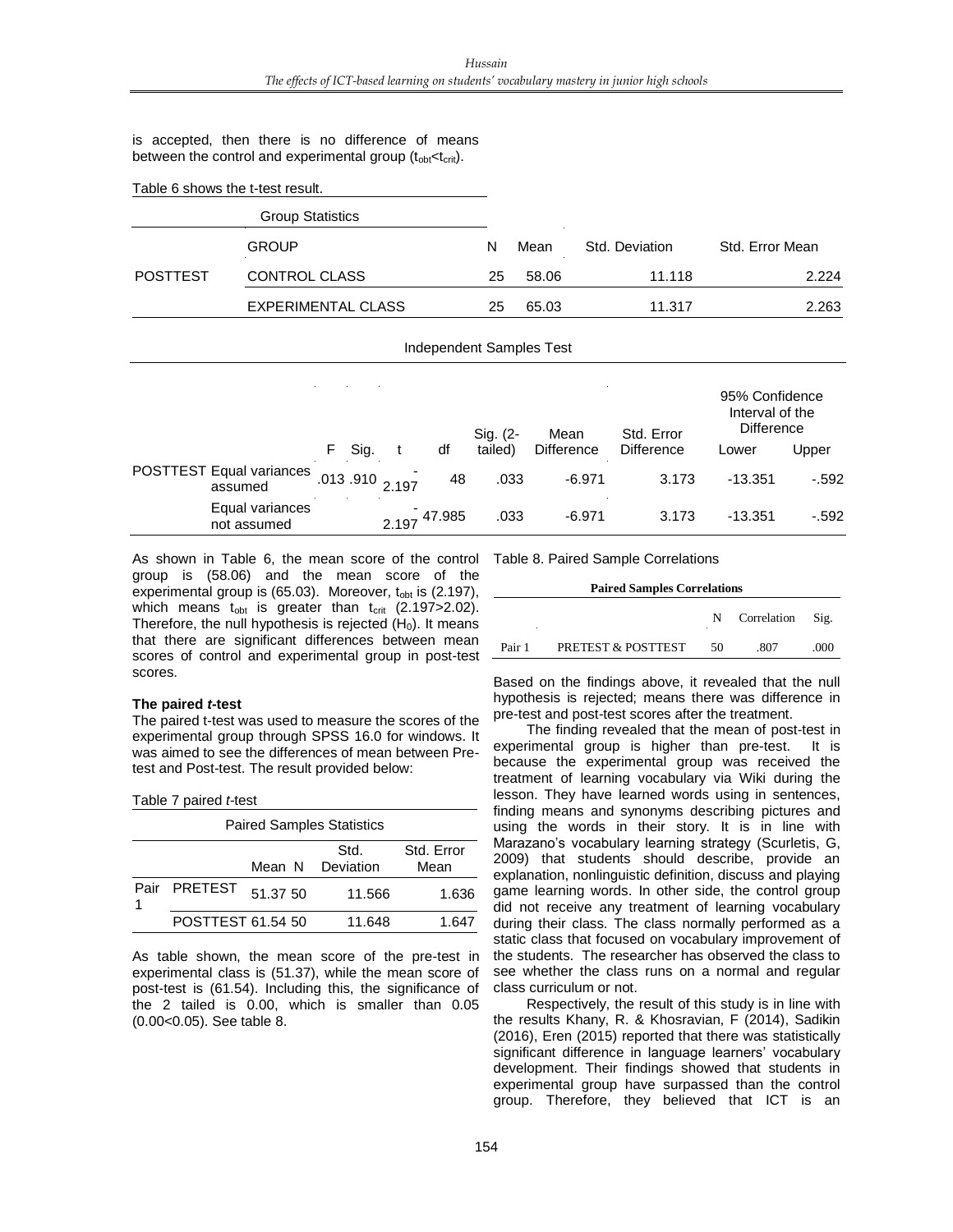encouraging authentic resource to help EFL students in elevating their vocabulary knowledge.

# **CONCLUSIONS**

The aim of this research was to find out the effectiveness of the ICT-based learning such as Wiki in enhancing students' vocabulary mastery in a junior high school in Bandung, Indonesia. The instruments used in this study were pre-test, post-test and online platform is called Wiki.

According to the findings and discussions of this study, applying the Media to the junior high school in Bandung on students' improving vocabulary mastery between those who used Wiki and who did not are different statistically.

The findings of Post-test between control and experimental class are different significantly. The results were proved by t-test of both pre-test and posttest scores. In the beginning, control group and experimental group statistically were at the same level of scores.it can be seen in homogeneity test.

Relatively, after several implementations of the treatments to experimental class, both groups were tested again using same test, the scores were highly improved. Including this, the difference of experimental class is resulted better than control class. The result was proved by  $t_{ob}$  (2.197) which is higher than  $t_{crit}$  (2.02) for the degree of freedom 49.

*Null*-hypothesis was used in this study, the findings showed that the hypothesis was rejected. It means there was significant difference between experimental class and control class ability in mastering vocabulary statistically. Including this, it was exposed that experimental class has better score result than control class in terms of ability in vocabulary mastery as it was positive in the result of *t-observed.*

To sum up, learning vocabulary through Wiki is proven effective to provide students another vocabulary learning media which is online and meanwhile, joyful learning activities in the class.

Respectively, the implementation of ICT-based learning using Wiki was significant in teaching vocabulary for student's vocabulary mastery in EFL junior high school, Bandung; nevertheless, some suggestions are regarding using Wiki in teaching EFL class. There is some guidance for the EFL teachers who are using Wiki as an ICT-based learning media in teaching vocabulary mastery in schools: Though Wiki is collaborative web-based learning, It is impossible to be implemented in the class where students cannot edit and share their works at the same time. In this case, the teacher should figure it out and assign them at home. However, learning vocabulary is through Wiki is fun; the teachers should provide interesting topics to students. Otherwise, they are fed up with the related lesson. Teachers should provide different methods that students could chat with each other while working on Wiki. This is what they like too much, as it is experienced and it seemed interesting. Teachers should have well prepared the facilities; unless, they are involved in a problem even in a single small case

related to ICT-based learning. Since this study is dealt with improving one aspect of learning a language; further research should focus on teaching writing through Wiki. Even though, Wiki is part of students work. Hence, students are interested in writing for the website and at the same time, it would be fun for them.

# **REFERENCES**

- Al-Jarf, R. S. (2005). The effects of online grammar instruction on low proficiency EFL college students' achievement, *The Asian EFL Journal Quarterly*, *7*(4), 166-90.
- Alqahtani, M. (2015). The importance of vocabulary in language learning and how to be taught.<br>International Journal of Teaching and *Teaching and* <br>.21-34 *Education*, 3(3), 10.20472/TE.2015.3.3.002
- Dalton, B. & Grisham, D. L (2011). eVoc strategies: 10 ways to use technology to build vocabulary. *The reading teacher, 64*, 306-317.
- Eren. M. (2015). Vocabulary learning on learnercreated content by using web 2.0 tools**.** *Contemporary Educational Technology, 5*(4), 281-300.
- Fortunasari. (2016). The use of information and communication technologies (ICTs) in English as foreign language learning: A review of recent practices in Indonesia. *The Asian EFL Journal*, 1738-1460.
- Galavis, B. (1998). Computers and the EFL Class: Their Advantages and a Possible Outcome, the Autonomous Learner, *FORUM, 36* (4), 27-35.
- Granic, A. Mifsud, C.L., & Cukusic, M. (2009). Design and implementation and validation of a Europewide pedagogical framework for e-learning. *Computers and Education, 53*(4), 1052-1081.
- Graves, M. F. (2006). *The vocabulary book: Learning and instruction*. New York: Teachers College Press.
- Ibrahim, A.I. (2010). Information & Communication Technologies in ELT, *Journal of Language Teaching and Research*, *1*(3), 211-214.
- Isisag, K.U. (2012). The Positive Effects of Integrating ICT in Foreign LanguageTeaching, the international conference *"ICT for language learning" 5th edition*. Gazi University (Turkey)
- Hornby, A. S. (1995). *Oxford advanced learners' dictionary of current English*, Fifth Edition. New York: Oxford University Press
- Hochart, J.J. (1998). Improving listening and speaking skills in English through the use of authoring systems. *ReCALL, 10*(2),18-24.
- Khan, M.S., Khan, I., U-Din, S., & Jan, R. (2015). The impacts of ICT on the students' Performance: A Review of Access to Information. *Research on Humanities and Social Sciences, 5*(1), 85-94.
- Khany, R. & Khosravian, F. (2014). Iranian EFL learners' vocabulary development through Wikipedia. *English Language teaching, 7*(7). 57- 67.